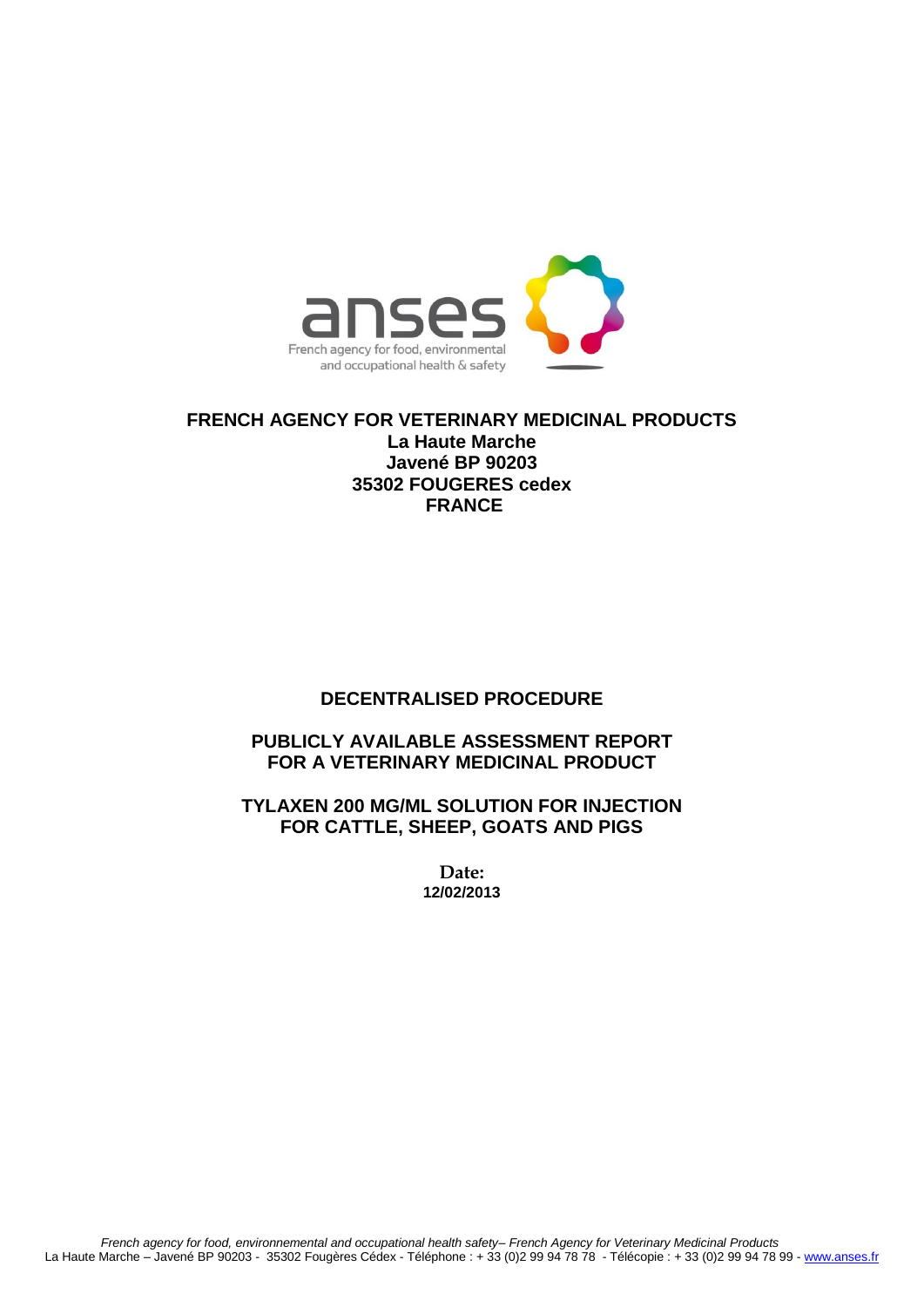# **MODULE 1**

# **PRODUCT SUMMARY**

| <b>EU Procedure number</b>                | FR/V/0240/001/DC                                                                                                                                                                                                                              |  |  |  |  |
|-------------------------------------------|-----------------------------------------------------------------------------------------------------------------------------------------------------------------------------------------------------------------------------------------------|--|--|--|--|
| Name, strength and<br>pharmaceutical form | TYLAXEN 200 mg/ml solution for injection for cattle, sheep, goats<br>and pigs                                                                                                                                                                 |  |  |  |  |
| Applicant                                 | <b>HUVEPHARMA NV</b><br>UITBREIDINGSTRAAT 80, 2650 ANTWERPEN<br><b>BELGIUM</b>                                                                                                                                                                |  |  |  |  |
| Active substance(s)                       | Tylosin                                                                                                                                                                                                                                       |  |  |  |  |
| <b>ATC Vetcode</b>                        | QJ01FA90                                                                                                                                                                                                                                      |  |  |  |  |
| <b>Target species</b>                     | Cattle, sheep, goats, pigs.                                                                                                                                                                                                                   |  |  |  |  |
| Indication for use                        | Infections caused my microorganisms susceptible to tylosin.                                                                                                                                                                                   |  |  |  |  |
|                                           | Cattle (adult):                                                                                                                                                                                                                               |  |  |  |  |
|                                           | Treatment of respiratory infections, metritis caused by<br>Gram-positive micro-organisms, mastitis<br>caused<br>by<br>Streptococcus spp., Staphylococcus spp. or Mycoplasma<br>and interdigital necrobacillosis", i.e. panaritum or foot rot. |  |  |  |  |
|                                           | Calves:                                                                                                                                                                                                                                       |  |  |  |  |
|                                           | Treatment of respiratory infections and necrobacillosis.                                                                                                                                                                                      |  |  |  |  |
|                                           | Pigs:                                                                                                                                                                                                                                         |  |  |  |  |
|                                           | Treatment of enzootic pneumonia, haemorrhagic enteritis,<br>erysipelas and metritis.                                                                                                                                                          |  |  |  |  |
|                                           | Treatment of arthritis caused by<br>Mycoplasma<br>and<br>Staphylococcus spp.                                                                                                                                                                  |  |  |  |  |
|                                           | Sheep and goats:                                                                                                                                                                                                                              |  |  |  |  |
|                                           | Treatment of respiratory infections, metritis caused by Gram-<br>positive microorganisms, mastitis caused by Gram+<br>microorganisms or Mycoplasma spp.                                                                                       |  |  |  |  |

# **MODULE 2**

The Summary of Product Characteristics (SPC) for this product is available on the website <http://www.anmv.anses.fr/>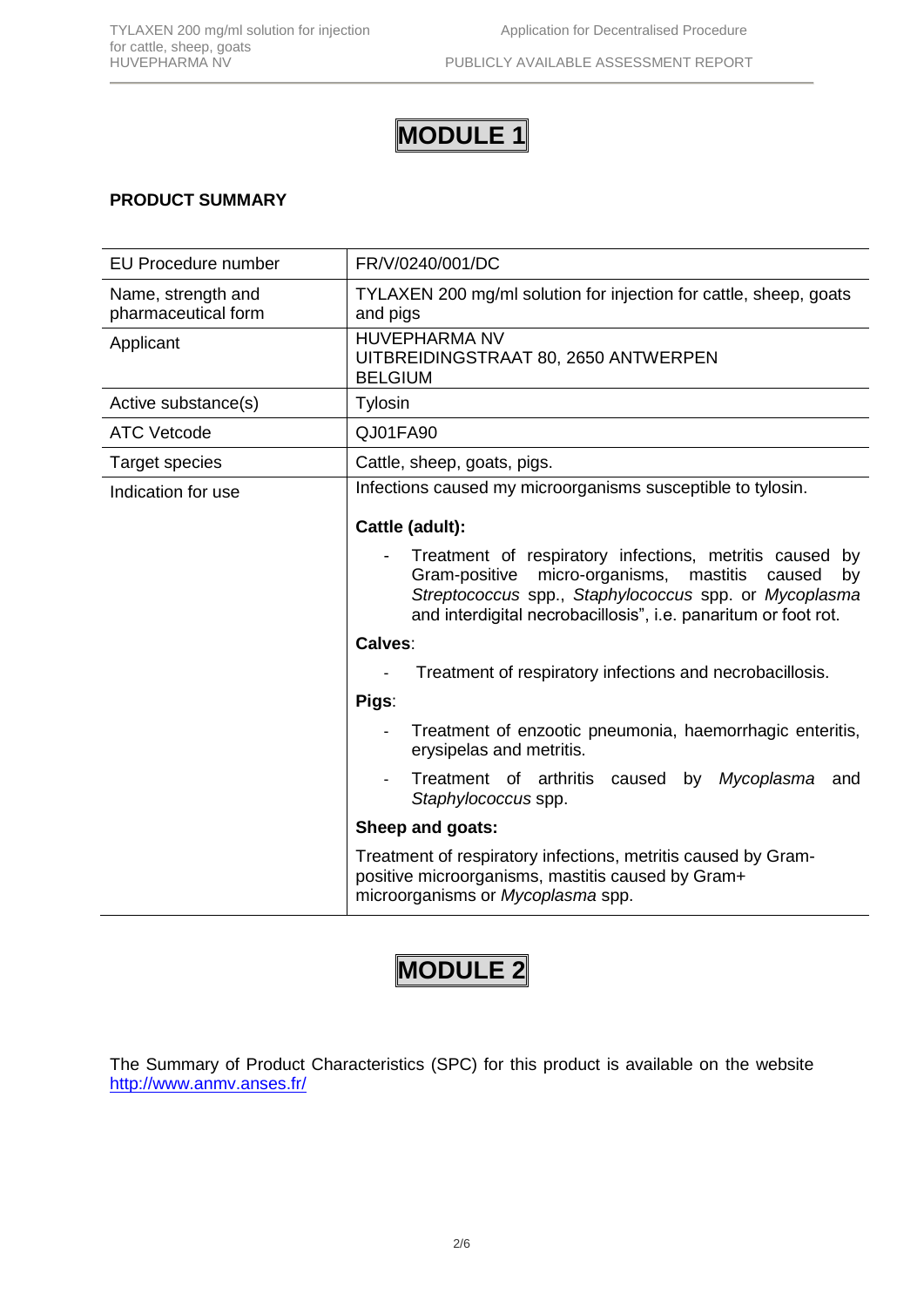# **MODULE 3**

# **PUBLIC ASSESSMENT REPORT**

| Legal basis of original<br>application                           | Generic application in accordance with Article 13 (1) of Directive<br>2001/82/EC as amended. |
|------------------------------------------------------------------|----------------------------------------------------------------------------------------------|
| Date of completion of the<br>original decentralized<br>procedure | 21/12/2012                                                                                   |
| Concerned Member States for<br>original procedure                | AT, BG, DE, DK, EL, ES, HU, IE, IT, PL, PT, RO                                               |

# **I. SCIENTIFIC OVERVIEW**

The product is produced and controlled using validated methods and tests, which ensure the consistency of the product released on the market.

It has been shown that the product can be safely used in the target species; the slight reactions observed are indicated in the SPC.

The product is safe for the user, the consumer of foodstuffs from treated animals and for the environment, when used as recommended. Suitable warnings and precautions are indicated in the SPC.

The efficacy of the product was demonstrated according to the claims made in the SPC. The overall risk/benefit analysis is in favour of granting a marketing authorisation.

# **II. QUALITY ASPECTS**

## *A. Composition*

The product contains tylosin (200000UI/ml) and excipients benzyl alcohol, propylene glycol and water for injections.

The container/closure system is a glass vial closed with bromobutyl stopper. The particulars of the containers and controls performed are provided and conform to the regulation.

The product is an established pharmaceutical form and its development is adequately described in accordance with the relevant European guidelines.

## *B. Method of Preparation of the Product*

The product is manufactured fully in accordance with the principles of good manufacturing practice from a licensed manufacturing site*.*

Process validation data on the product have been presented in accordance with the relevant European guidelines.

# *C. Control of Starting Materials*

The active substance is tylosin, an established substance described in the European Pharmacopoeia. The active substance is manufactured in accordance with the principles of good manufacturing practice.

The active substance specification is considered adequate to control the quality of the material. Batch analytical data demonstrating compliance with this specification have been provided.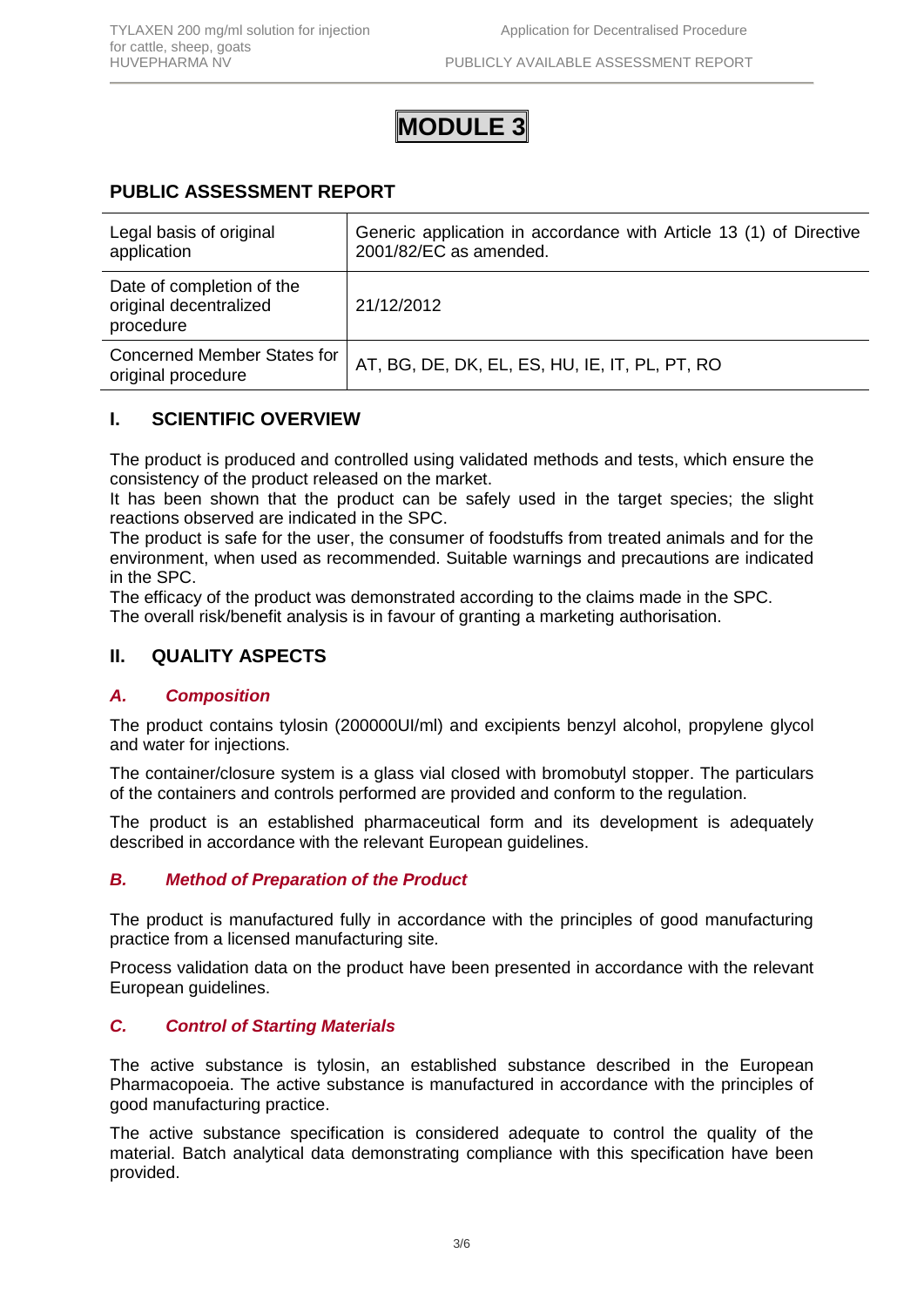## *D. Specific Measures concerning the Prevention of the Transmission of Animal Spongiform Encephalopathies*

There are no substances within the scope of the TSE Guideline present or used in the manufacture of this product*.*

# *E. Control on intermediate products*

Not applicable.

# *F. Control Tests on the Finished Product*

The finished product specification controls the relevant parameters for the pharmaceutical form. The tests in the specification, and their limits, have been justified and are considered appropriate to adequately control the quality of the product.

Satisfactory validation data for the analytical methods have been provided.

Batch analytical data from the proposed production site have been provided demonstrating compliance with the specification.

## *G. Stability*

Stability data on the active substance have been provided in accordance with applicable European guidelines, demonstrating the stability of the active substance when stored under the approved conditions.

Stability data on the finished product have been provided in accordance with applicable European guidelines, demonstrating the stability of the product throughout its shelf life when stored under the approved conditions.

An in-use shelf-life as detailed on the SPC has been supported by appropriate data.

## *H. Genetically Modified Organisms*

Not applicable.

#### *J. Other Information*

Not applicable.

# **III. SAFETY AND RESIDUES ASSESSMENT (PHARMACO-TOXICOLOGICAL)**

## *III.A Safety Testing*

#### *Pharmacological Studies*

The test product is bioequivalent to the reference product TYLAN 200 of LILLY. An exemption from the requirement to provide bioequivalence studies is accepted.

As this is a generic application according to Article 13, and bioequivalence with a reference product has been demonstrated, results of pharmacological tests are not required.

The pharmacological aspects of this product are identical to the reference product.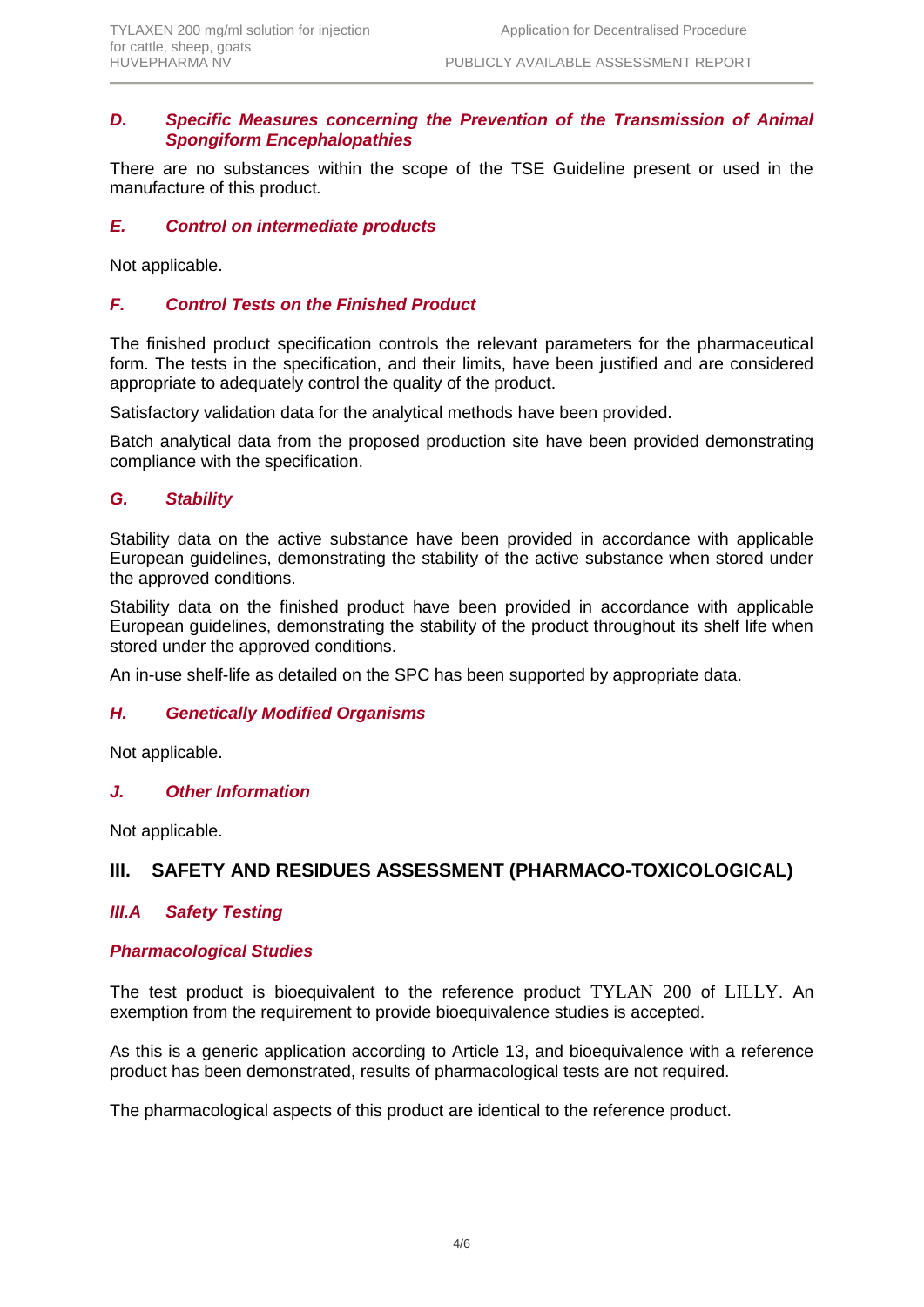# *Toxicological Studies*

As this is a generic application according to Article 13, and bioequivalence with a reference product has been demonstrated, results of toxicological tests are not required.

The toxicological aspects of this product are identical to the reference product.

# *User Safety*

The applicant has provided a user safety assessment in compliance with the relevant guideline.

Warnings and precautions as listed on the product literature are adequate to ensure safety to users of the product.

## *Ecotoxicity*

The applicant has submitted a Phase I and Phase II Environmental Risk Assessment which showed that no risk for the aquatic and terrestrial compartments is expected.

## *III.B Residues documentation*

#### *Residue Studies*

No residue depletion studies were conducted since the tested product is bioequivalent to the reference product and since their formulations have been considered sufficiently similar.

#### *MRLs*

#### **a. active substances**

The active substance, tylosin, is included in table 1 of the MRL regulation 37/2010, as follows:

| <b>Marker</b><br>residue | <b>Animal</b><br><b>Species</b>      | <b>MRL</b>                                                                                              | <b>Target</b><br><b>Tissues</b>                          | <b>Other Provisions</b>                                                                                                                                                                                                                                                  | <b>Therapeutic</b><br><b>Classificatio</b>    | <b>Regulatio</b><br>n        |
|--------------------------|--------------------------------------|---------------------------------------------------------------------------------------------------------|----------------------------------------------------------|--------------------------------------------------------------------------------------------------------------------------------------------------------------------------------------------------------------------------------------------------------------------------|-----------------------------------------------|------------------------------|
|                          |                                      |                                                                                                         |                                                          |                                                                                                                                                                                                                                                                          | n                                             |                              |
| Tylosin A                | All food<br>producin<br>g<br>species | $100 \mu g/kg$<br>$100 \mu g/kg$<br>$100 \mu g/kg$<br>$100 \mu g/kg$<br>$50 \mu g/kg$<br>$200 \mu g/kg$ | Muscle<br>Fat<br>Liver<br>Kidneys<br><b>Milk</b><br>Eggs | For fin fish the muscle<br>MRL relates to<br>« muscle and skin in<br>natural proportions ».<br>MRLs for fat, liver and<br>kidney do not apply<br>for fish.<br>For porcine and<br>poultry species, the<br>fat MRL relates to<br>"skin and fat in natural<br>proportions". | Anti-<br>infectious<br>agents/<br>Antibiotics | 37/2010 of<br>22.12.200<br>9 |